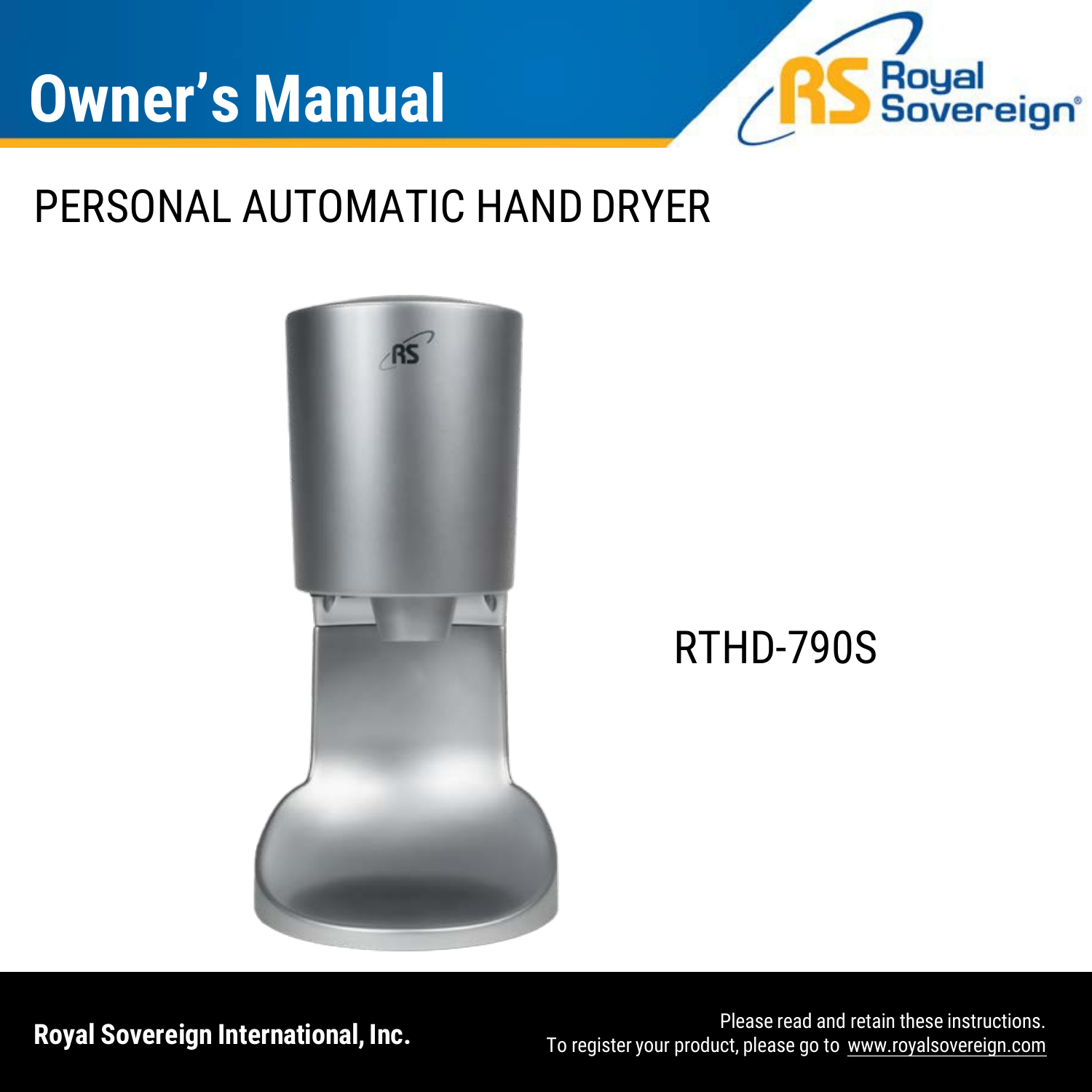Thank you for purchasing the Royal Sovereign Personal Automatic Hand Dryer, RTHD-790S. This manual will provide you with safety information, instructions for optimal use, and proper care and maintenance for your product. Please read this manual carefully before operating.

# CONTENTS

|--|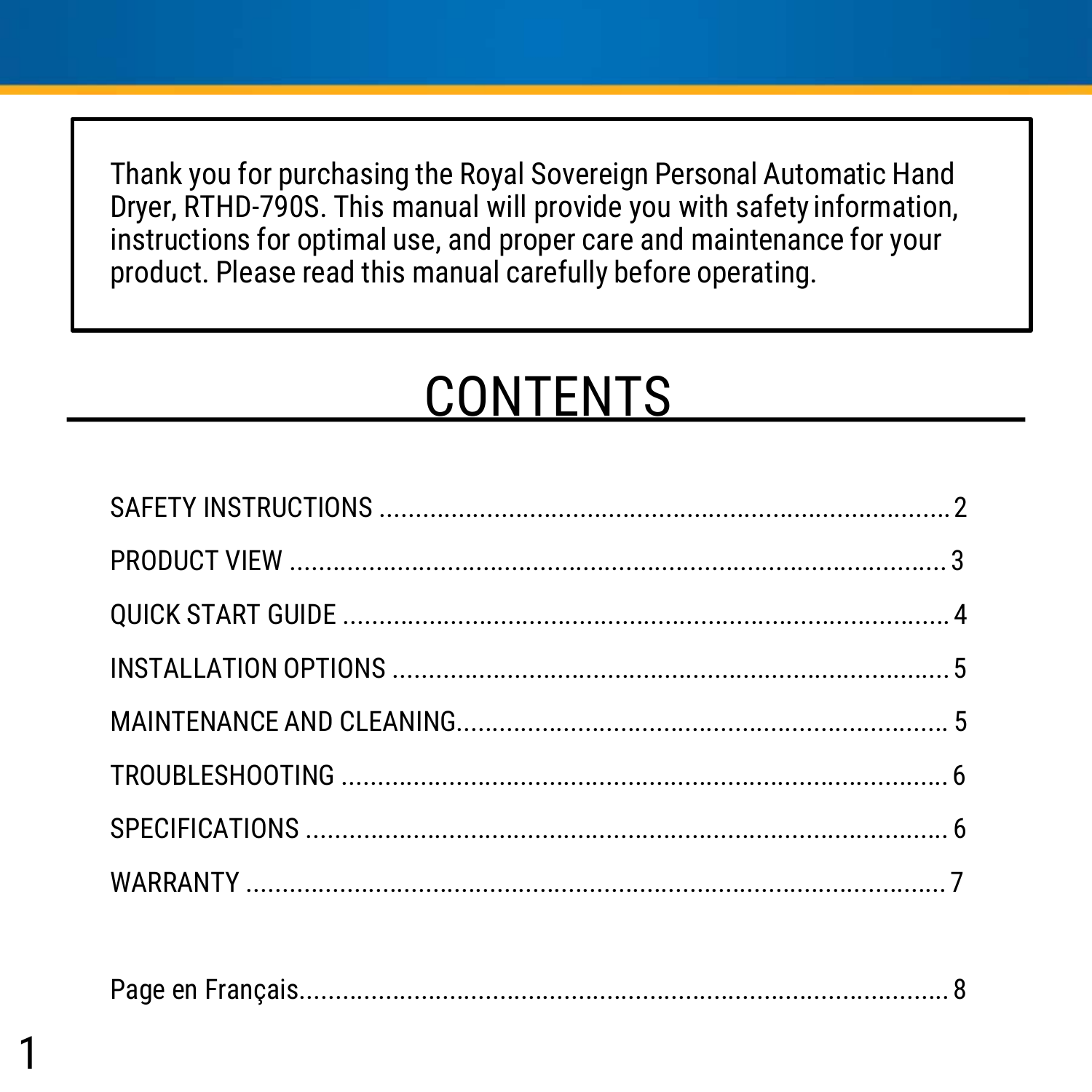

## **SAFETY INSTRUCTIONS**

When using this machine follow these basic safety precautions to reduce risk of fire, electric shock, or injury.

### **A** WARNING

- 1. Only use the power cord that comes with the machine. Using a different power cord may result in electric shock, fire, or cause serious damage to themachine.
- 2. Plug the power cord into a properly grounded wall outlet. If the electrical outlet you intend to use is not adequately grounded, you should have a qualified electrician install the proper outlet.
- 3. Do not use this unit with any extension cords or adapter plugs.
- 4. Do not use the machine if the power cord is damaged. This may result in electric shock, fire, or other hazards.
- 5. To reduce the risk of electrical shock, do not take apart the machine. When service or repair is needed bring to a qualified service repair technician.
- 6. When unplugging the power plug, grip the plug to pull it out. Pulling the cord may result in electric shock, fire, or damage to themachine.
- 7. Do not place objects on the power cord and do not bend it excessively. This may result in electric shock, fire, or other hazards.

### CAUTION

- 1. Do not remove non-reflective base pad. Removal of this will result in the dryer not working properly and will void product warranty.
- 2. Improper installation, alteration, service and use of this hand dryer can result in serious personal injury or damage to the unit.
- 3. Do not allow the hand dryer to be used for any purpose other than drying hands; use this unit only in the manner intended.
- 4. When not using the machine for long periods of time, unplug from wall.
- 5. The hand dryer is designed for indoor use only.
- 6. Do not block air outlets or intake withobstacles.
- 7. Do not insert any objects into the hand dryer.

#### **Read & Fully Understand This Owner's Manual Before Using This Machine.**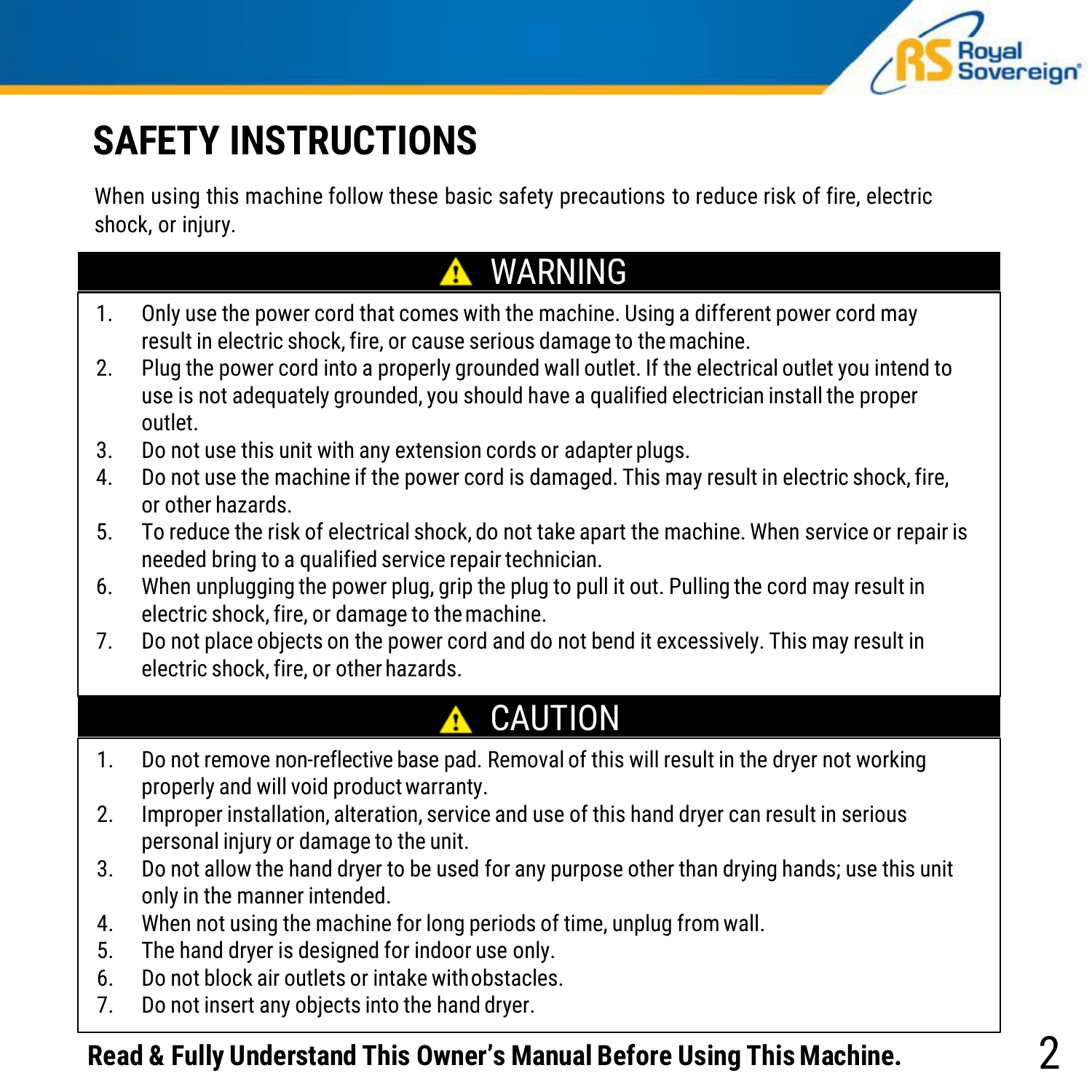## **PRODUCT VIEW**

- 1. Main Unit (wall mount unit)
- 2. Drying Nozzle
- 3. Base (removable for wallmounting)
- 4. Non-Reflective Base Pad
- 5. Drying Sensor
- 6. Power Switch (On/Off)
- 7. Temperature Switch (Warm/Cool)



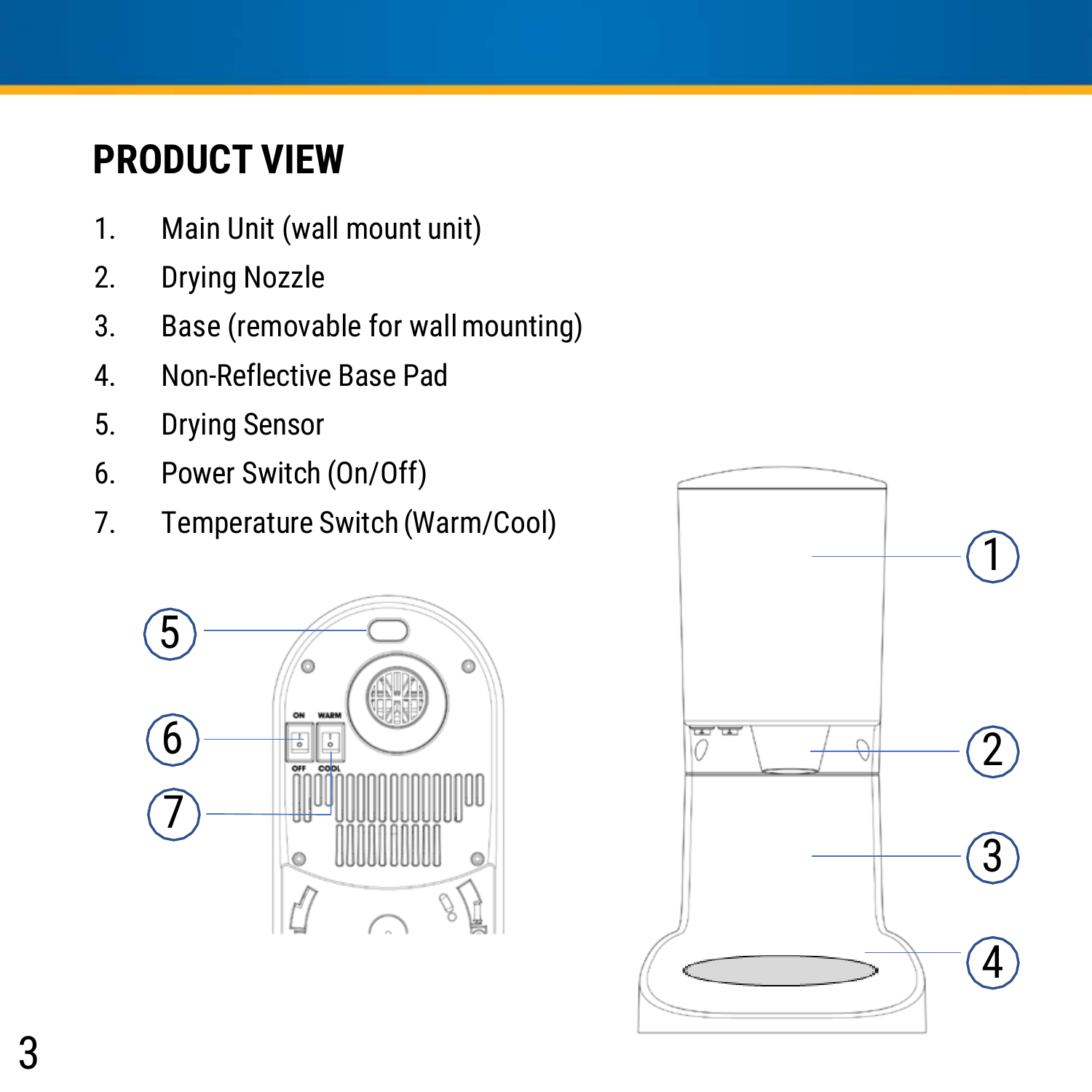

## **QUICK START GUIDE**

- 1. Plug the power cable into a wall power outlet.
- 2. Select temperature option (Warm/Cool).
- 3. Turn power switch to ON.
- 4. Insert hands under open space to engage the dryer.
- 5. Removal of hands will deactivate the dryer.

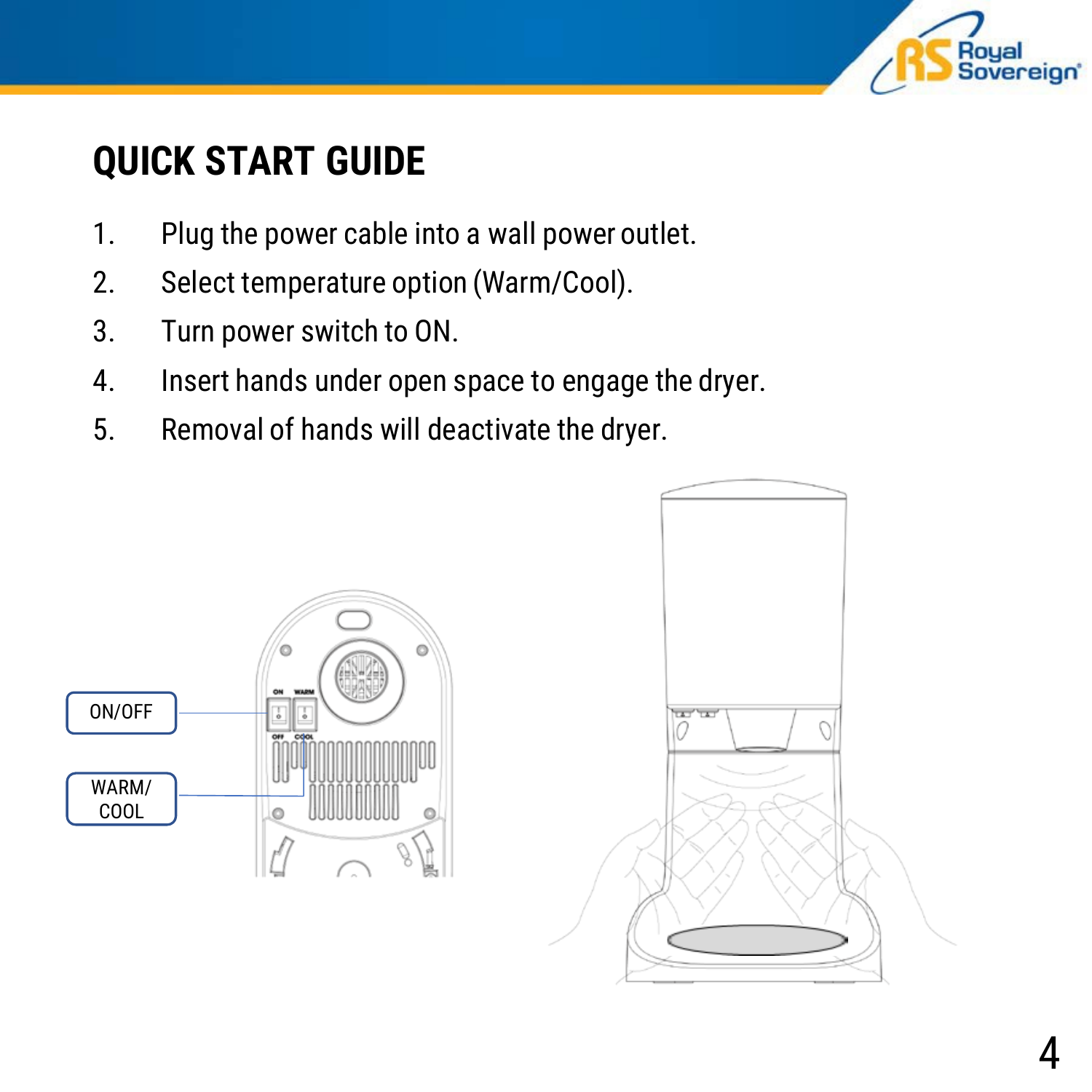## **INSTALLATION OPTIONS**

Table-top: Place unit on a level, flat surface and plug into a wall outlet.

Wall-mount:

- 1. Select the ideal mounting location based on power source and height of users.
- 2. Drill two level holes 106mm with the expansion screwsextending 6mm (see image below).
- 3. Remove main unit from base by rotating the unit clockwise; hand on expansion screws.
- 4. Turn select temperature option (WARM/COOL) and turn power selector "ON".
- 5. Store removed base in safe place for future usageoption.



## **MAINTENANCE OF MACHINE**

WARNING: Before cleaning, turn the power switch off and disconnectthe power cord from the wall.

Clean the housing with a soft cloth. Do not use abrasive cleaning materials, as it may scratch the unit. Use of alcohol based cleaning products shouldbe avoided; this will negatively affect the non-reflective base pad. Do not spray cleaning liquids or water directly into the hand dryer.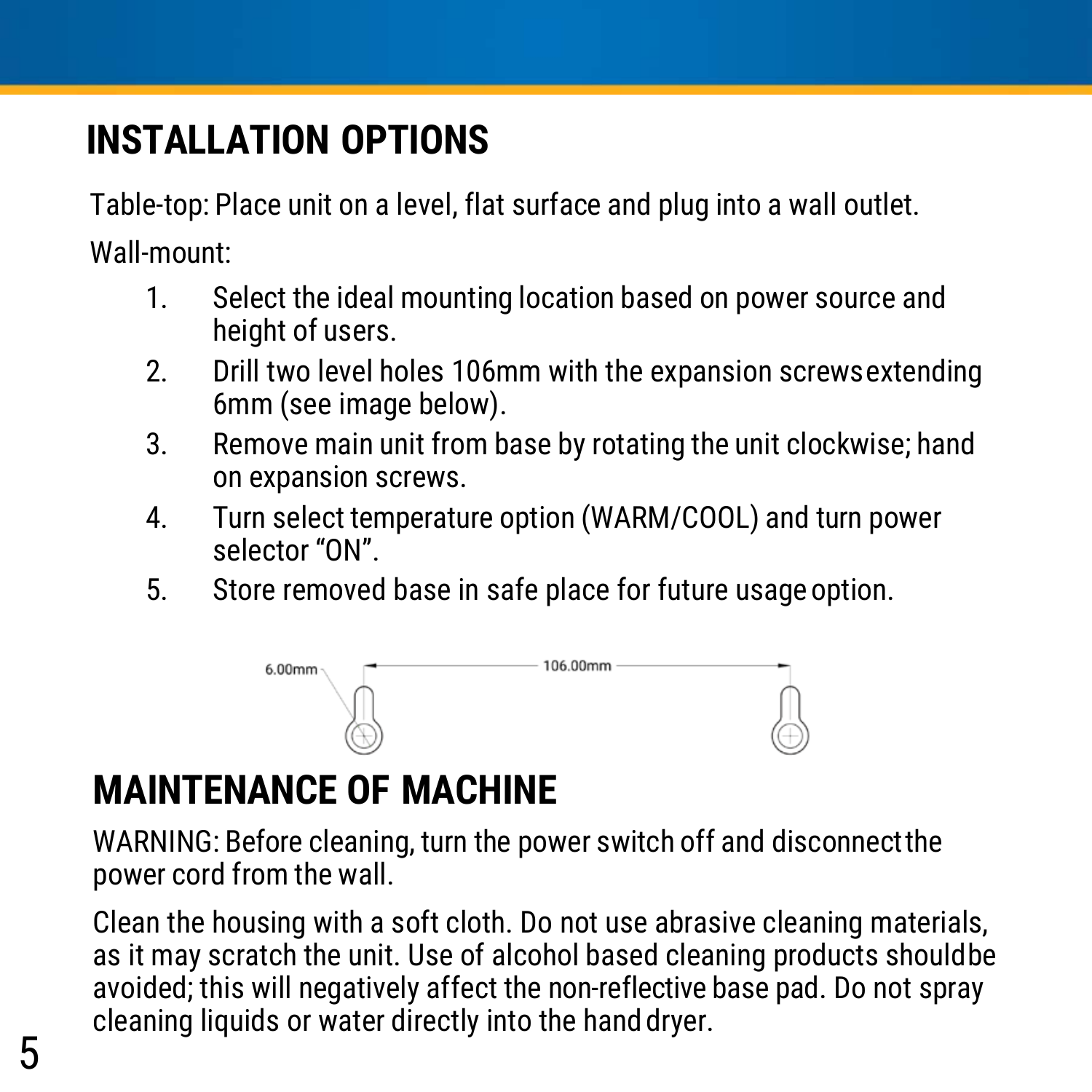

## **TROUBLESHOOTING**

| <b>Problem</b>                      | <b>Reason</b>                                                       | <b>Solution</b>                                                                                                                                                                                   |
|-------------------------------------|---------------------------------------------------------------------|---------------------------------------------------------------------------------------------------------------------------------------------------------------------------------------------------|
| <b>Hand Dryer is not</b><br>warm    | • Temperature option set to<br>COOL<br>• Defective heating element  | Modify temperature switch to WARM<br>(see page 3)<br>Call Royal Sovereign customer service fora<br>$\bullet$<br>replacement heating element.                                                      |
| <b>Hand Dryer does</b><br>not start | • No Power to the Unit.<br>• Defective Sensor<br>• Defective Sensor | • Check that unit is plugged in and power switch is<br>set to the ON position (see page 3)<br>• Call Royal Sovereign customer service for<br>replacement sensor and/or replacement motor.         |
| <b>Hand Dryer does</b><br>not stop  | • Sensor is dirty<br>• There is a reflection<br>under the sensor    | • Clean the sensor with a soft cloth (see page 5).<br>• Remove or block reflection that is causing the<br>sensor to activate<br>• Check that the non-reflective base pad has not<br>been damaged. |

### **SPECIFICATIONS**

| <b>MODEL</b>        | <b>RTHD-790S</b>       |
|---------------------|------------------------|
| Voltage/Frequency   | 120V, 60HZ             |
| IP Rating           | <b>IP24</b>            |
| Motor Rate/Type     | 20,000 RPM Brush Motor |
| Power Switch        | ON/OFF                 |
| <b>Heat Setting</b> | WARM/COOL              |
| Dimensions (WxDxH)  | 25 x 21 x 38 cm        |
| Weight              | 2.0 <sub>kq</sub>      |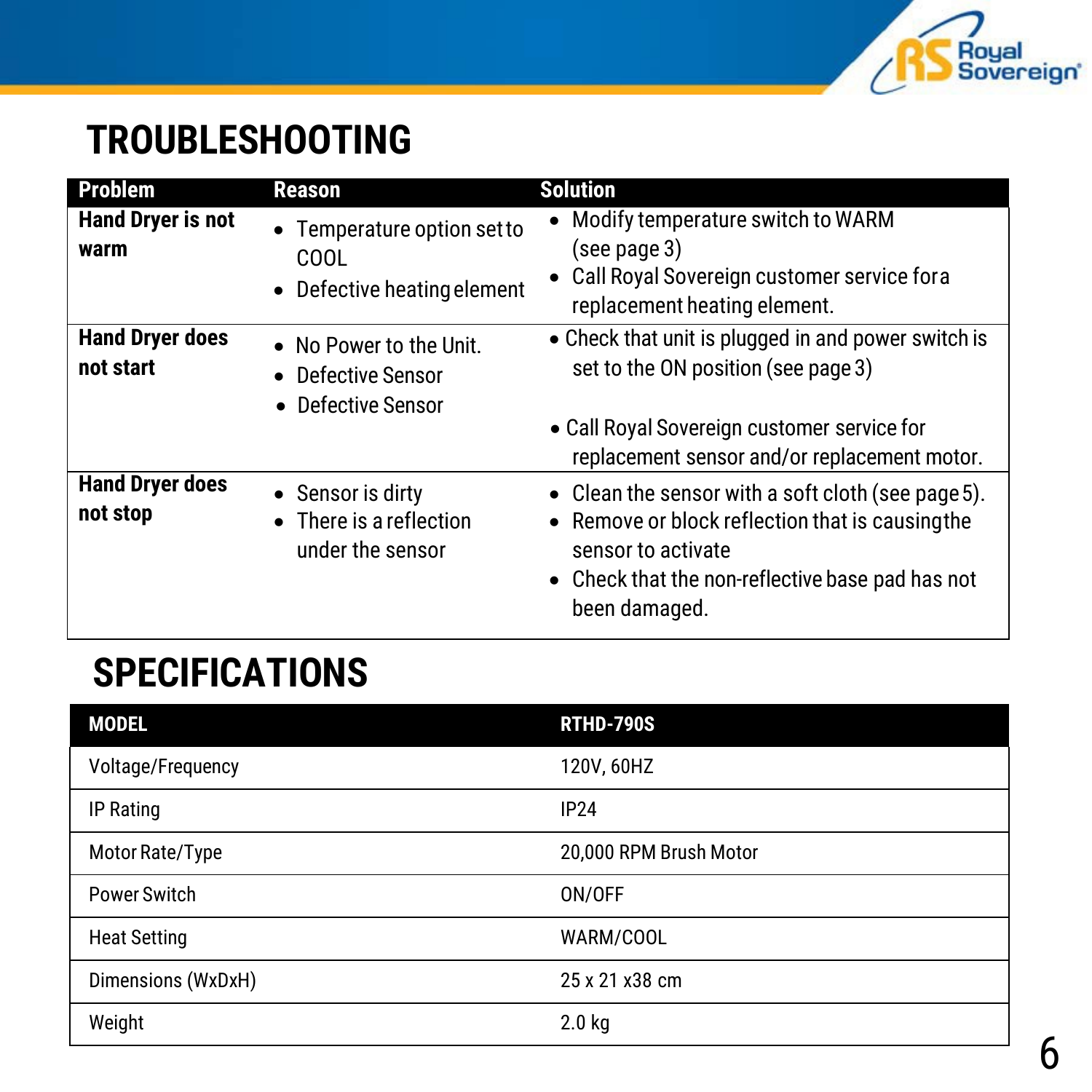

### **ONE YEAR LIMITED WARRANTY**

**Royal Sovereign International, Inc.** warranties this product to be free from defects in material and workmanship for a period of one (1) year. This warranty is extended to the original purchaser only.

This warranty only covers products that are properly installed, properly maintained, and properly operated in accordance with the instructions provided. This limited warranty does not cover any failures or operating difficulties due to normal wear and tear, accident, abuse, misuse, alteration, misapplication, improper installation, or improper maintenance and service by you or any third party.

Returned product will not be accepted without a Return Authorization number. To request a Return Authorization number, please visit us at [www.royalsovereign.com. A](http://www.royalsovereign.com/)ll transportation costs for the return of damaged product or parts will be the responsibility of the purchaser. Return defective product, in original packaging, to the address below.

**Royal Sovereign International, Inc.** requires reasonable proof of your date of purchase from an authorized retailer or distributor. Therefore, you should keep your receipt, invoice, or canceled check from the original purchase. The limited warranty shall be limited to the repair or replacement of parts which prove defective under normal use and service within the warranty period.

**Royal Sovereign International, Inc.** (and its affiliated companies) SHALL HAVE NO LIABILITY WHATSOEVER TO PURCHASER OR ANY THIRD PARTY FOR ANY SPECIAL, INDIRECT, PUNITIVE, INCIDENTAL,OR CONSEQUENTIAL DAMAGES. Some states do not allow the exclusion or limitation of incidental or consequential damages so the above exclusion and limitations may not apply to you.

#### **ROYAL SOVEREIGN INTERNATIONAL, INC.**

2 Volvo Dr., Rockleigh, NJ 07647 USA TEL: +1) 800-397-1025 Email: [info@royalsovereign.com](mailto:info@royalsovereign.com)

7

#### **RS INTERNATIONAL CANADA INC**.

5610 Timberlea Blvd, Mississauga Ontario L4W 4M6 CANADA TEL : +1) 905-461-1095 TF # : +1) 866-961-6673 FAX : +1)905-461-1096 [www.royalsovereign.ca](http://www.royalsovereign.ca/)

For product support and warranty questions, please visit us at [www.royalsovereign.com/CustomerSupport](http://www.royalsovereign.com/CustomerSupport)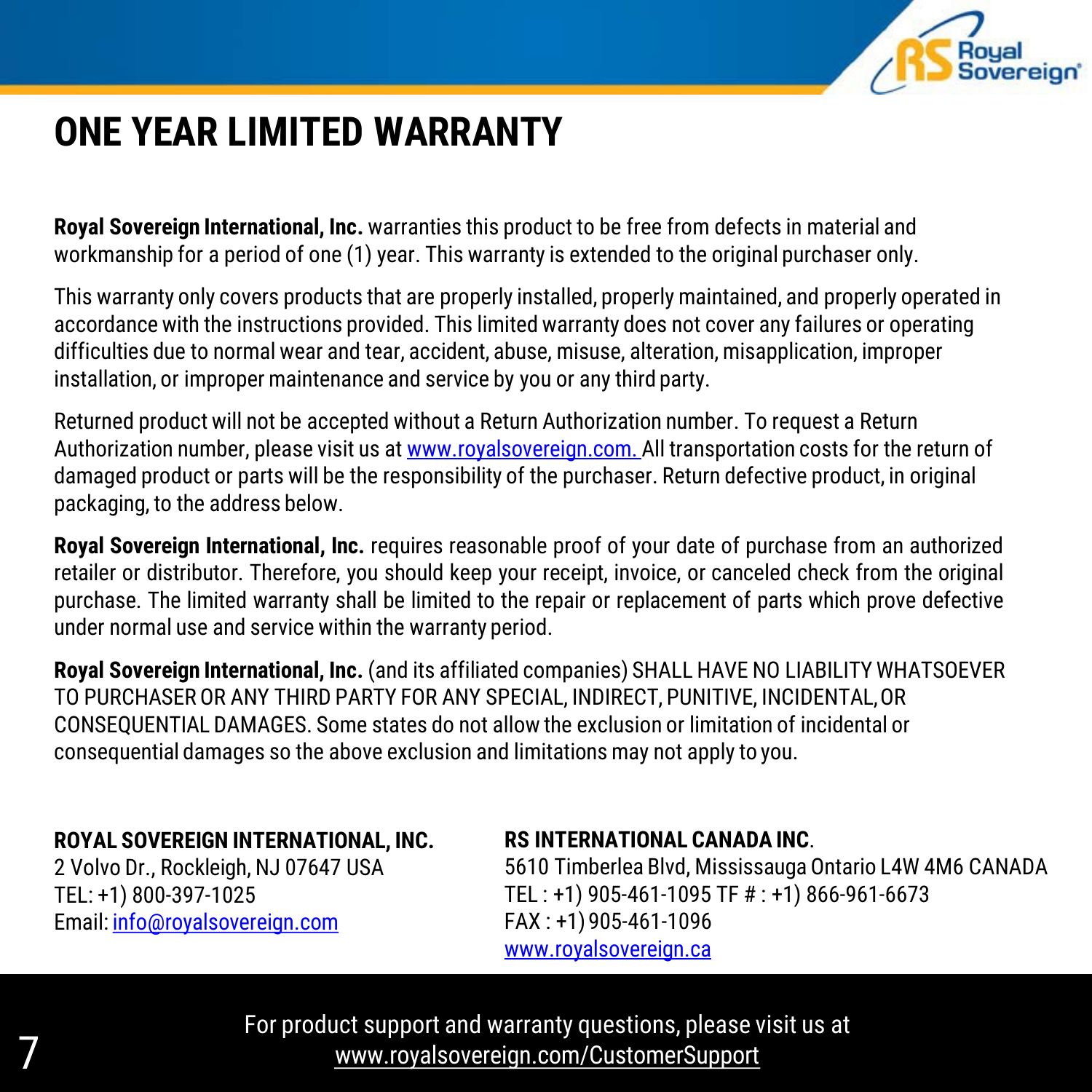

# SÈCHE-MAIN AUTOMATIQUE PERSONNEL



**Royal Sovereign International, Inc.** Veuillez lire et conserver ces instructions. Pour enregistrer votre produit, veuillez visiter le [www.royalsovereign.com](http://www.royalsovereign.com/)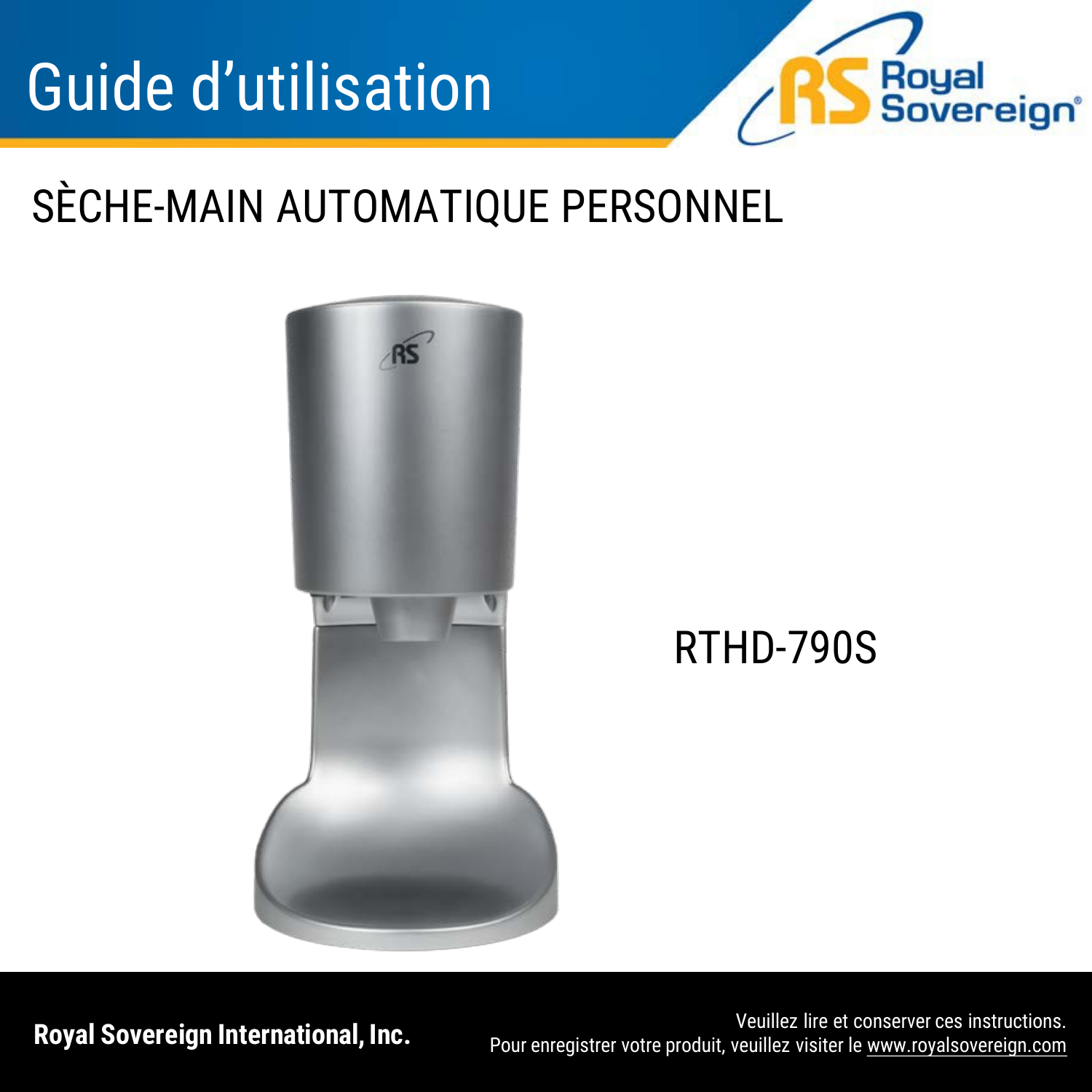Nous vous remercions d'avoir acheté un sèche-main automatique modèle RTHD-790S. Ce guide d'utilisation vous offre des informations relatives à la sécurité, des instructions de fonctionnement optimal, et des instructions de soin et d'entretien de votre produit. Veuillez lire ce guide d'utilisation attentivement avant le fonctionnement.

# CONTENU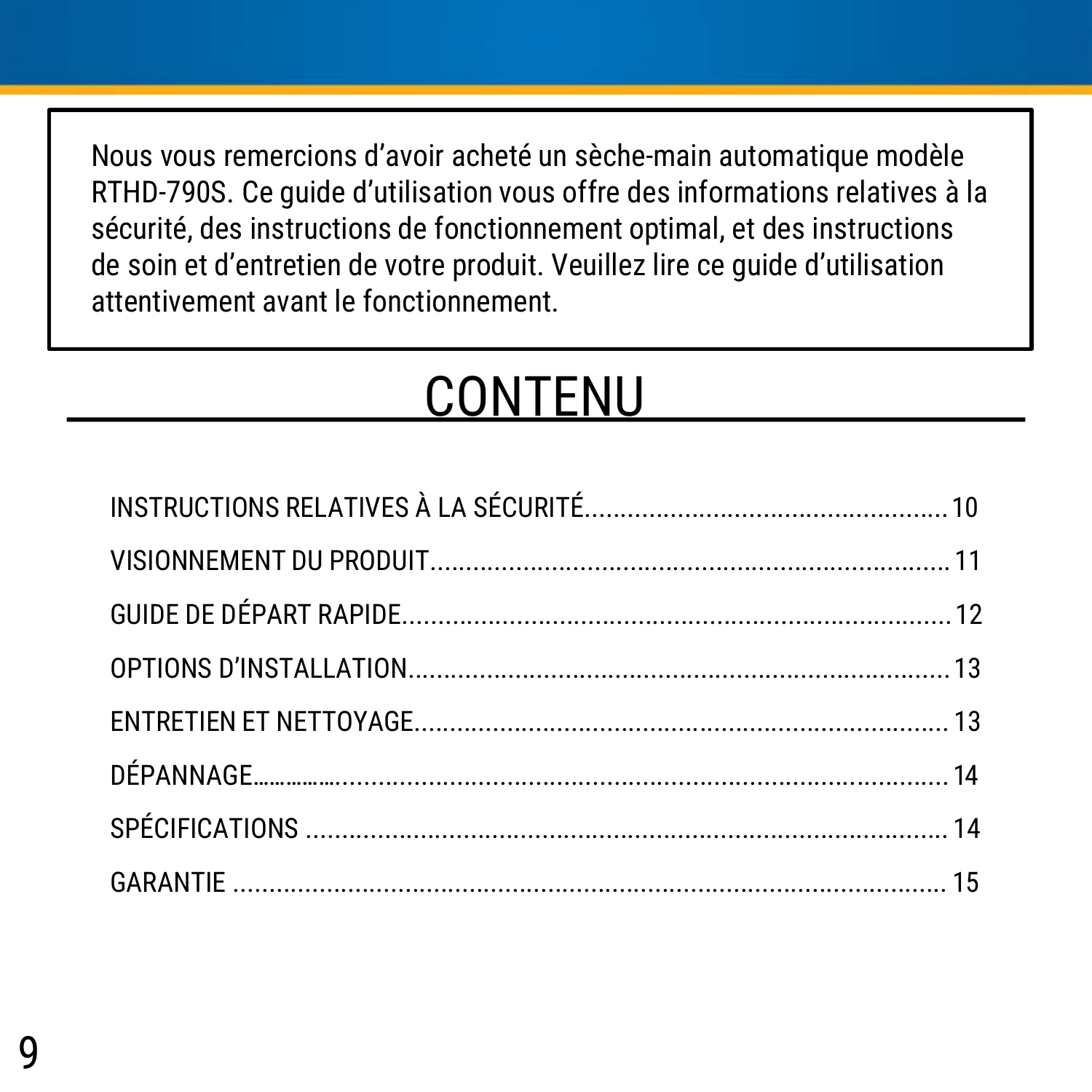

## **INSTRUCTIONS DE SÉCURITÉ**

Veuillez respecter ces instructions de sécurité de base lorsque vous utilisez ce produit afin d'éviter les risques d'incendie, d'électrocution ou de blessures.

### AVERTISSEMENT

- 1. N'utilisez que le cordon d'alimentation inclus avec l'appareil. L'utilisation d'un cordon différent peut provoquer des électrocutions, un incendie ou causer de sérieux dommages à l'appareil.
- 2. Branchez le cordon d'alimentation à une prise de courant correctement mise à la terre. Si la prise de courant n'est pas adéquatement mise à la terre, veuillez contacter un électricien afin de faire installer une prise de courant adéquate.
- 3. N'utilisez pas cet appareil avec une rallonge ou un adaptateur.
- 4. N'utilisez pas l'appareil si le cordon d'alimentation est endommagé. Ceci résulterait en un risque d'électrocution, un incendie ou autre danger.
- 5. Afin de réduire les risques d'électrocution, ne pas démonter l'appareil. Lorsqu'un entretien est nécessaire, confiez-le à un technicien qualifié.
- 6. Lorsque vous débranchez l'appareil, agrippez la fiche pour la débrancher. Ne tirez jamais sur le cordon d'alimentation, car ceci pourrait provoquer une électrocution, un incendie ou risquerait d'endommager l'appareil.
- 7. Ne placez pas d'objet sur le cordon d'alimentation et ne le pincez pas. Ceci pourrait provoquer une électrocution, un incendie, ou autre danger.

### MISE EN GARDE

- 1. Ne retirez pas le pavé non réfléchissant de la base. Ceci empêcherait le sèche-main de fonctionner correctement et annulerait la garantie.
- 2. Une installation incorrectement, altération, entretien et utilisation de ce sèche-main autre que pour l'utilisation pour lequel il a été conçu pourrait résulter en des blessures sérieuses, ou risquerait d'endommager l'appareil.
- 3. Ne permettez pas l'utilisation du sèche-main pour une autre utilisation que le séchage des mains; ne l'utilisez que pour l'utilisation pour lequel in a été conçu.
- 4. Lorsque vous n'utilisez pas l'appareil pendant une période prolongée, débranchez-le de la prise de courant murale.
- 5. Le sèche-main est conçu pour l'utilisation à l'intérieur seulement.
- 6. Ne bloquez pas les ouvertures de ventilation ou les entrées d'air.
- 7. N'insérez pas d'objet à l'intérieur du sèche-main.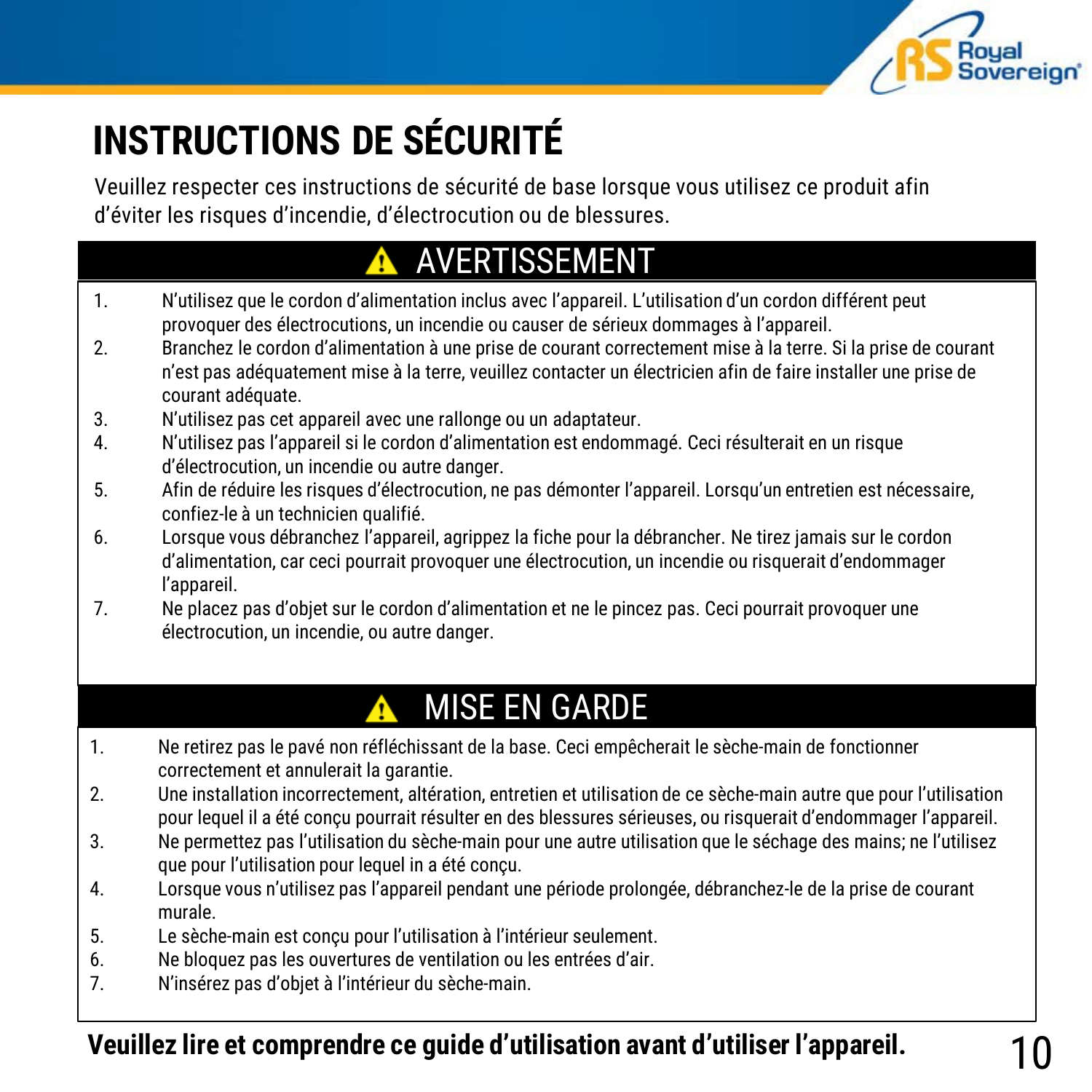## **VISIONNEMENT DU PRODUIT**

- 1. Unité principale (unité murale)
- 2. Buse de séchage
- 3. Base (amovible pour l'installation murale)
- 4. Pavé de la base non réfléchissant
- 5. Capteur de séchage
- 6. Commutateur de mise en/hors fonction (On//Off)
- 7. Commutateur de la température (chaud/froid)



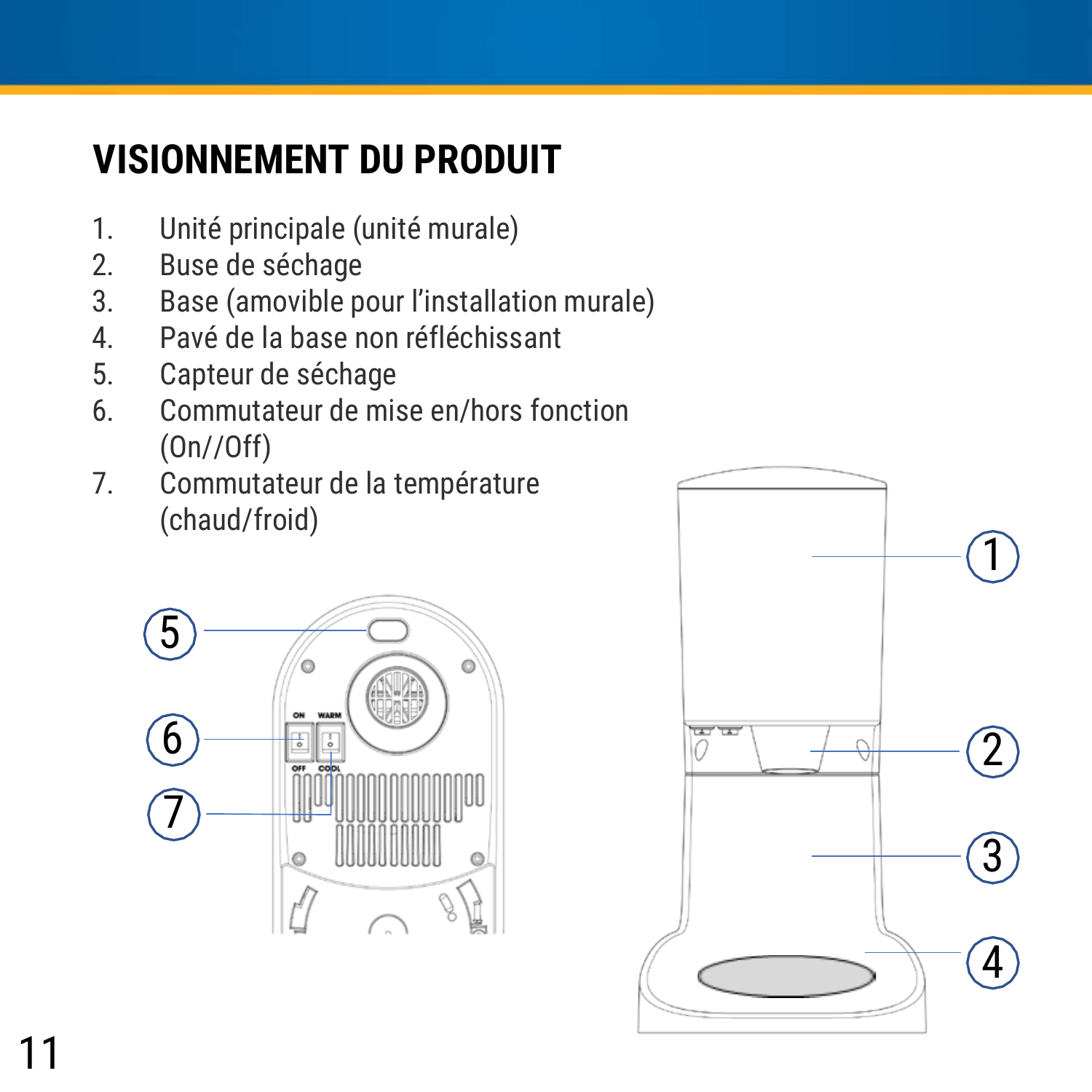

## **GUIDE DE DÉPART RAPIDE**

- 1. Branchez le cordon d'alimentation dans une prise de courant murale.
- 2. Sélectionnez la température (chaud/froid).
- 3. Tournez le commutateur de mise en/hors fonction à la position "ON".
- 4. Insérez les mains sous l'espace ouvert afin d'engager le sèche-main.
- 5. Le retrait des mains désactivera le sèche-main.

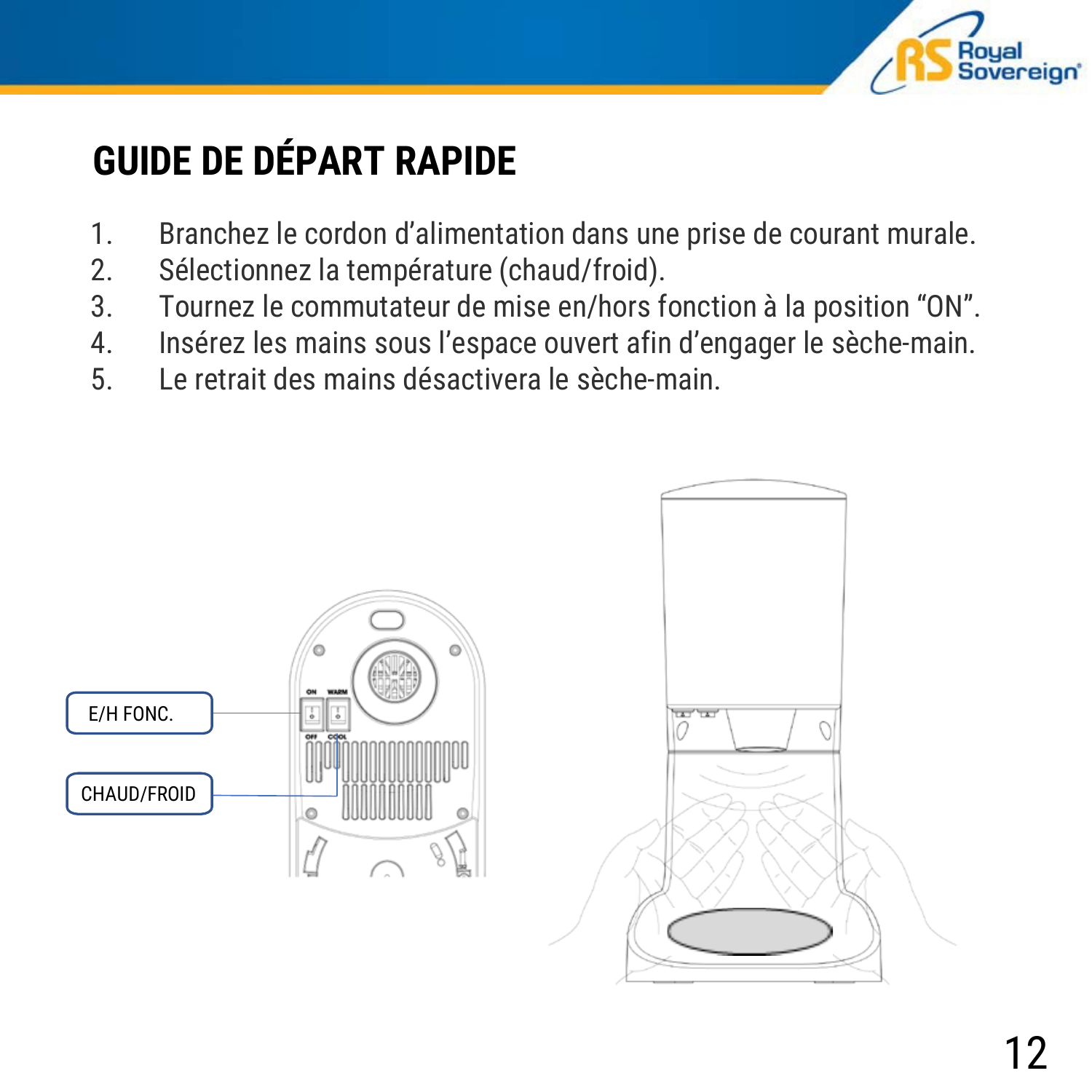## **OPTIONS D'INSTALLATION**

Installation sur une table : Placez l'unité sur une surface plane et de niveau, et branchez-là à une prise de courant.

Installation murale :

- 1. Sélectionnez l'emplacement d'installation idéale selon l'emplacement de la prise de courant et la hauteur des utilisateurs.
- 2. Percez deux trous alignés et à 106 mm l'un de l'autre en vissant les vis d'expansions afin qu'elles dépassent de 6 mm (voir l'image ci-dessous).
- 3. Retirez l'unité principale de la base en tournant l'unité dans le sens horaire; en plaçant votre main sur les vis d'expansions.
- 4. Sélectionnez l'option de la température (CHAUD/FROID) et mettez le commutateur de mise en/hors fonction à la position "ON".
- 5. Entreposez la base dans un endroit sécuritaire pour utilisation ultérieure.



### **ENTRETIEN DE L'APPAREIL**

AVERTISSEMENT : Avant de procéder au nettoyage, veuillez mettre le commutateur de mise en/hors fonction à la position "OFF", et débranchez le cordon d'alimentation de la prise de courant.

Nettoyez le boîtier à l'aide d'un chiffon doux. N'utilisez pas de nettoyant abrasif, car ceci risquerait d'égratigner l'appareil. L'utilisation de produits de nettoyage à base d'alcool; ceci risquerait d'affecter négativement le pavé de la base non réfléchissant. N'utilisez pas de produits de nettoyage vaporisateurs liquides ou d'eau sur le sèche-main.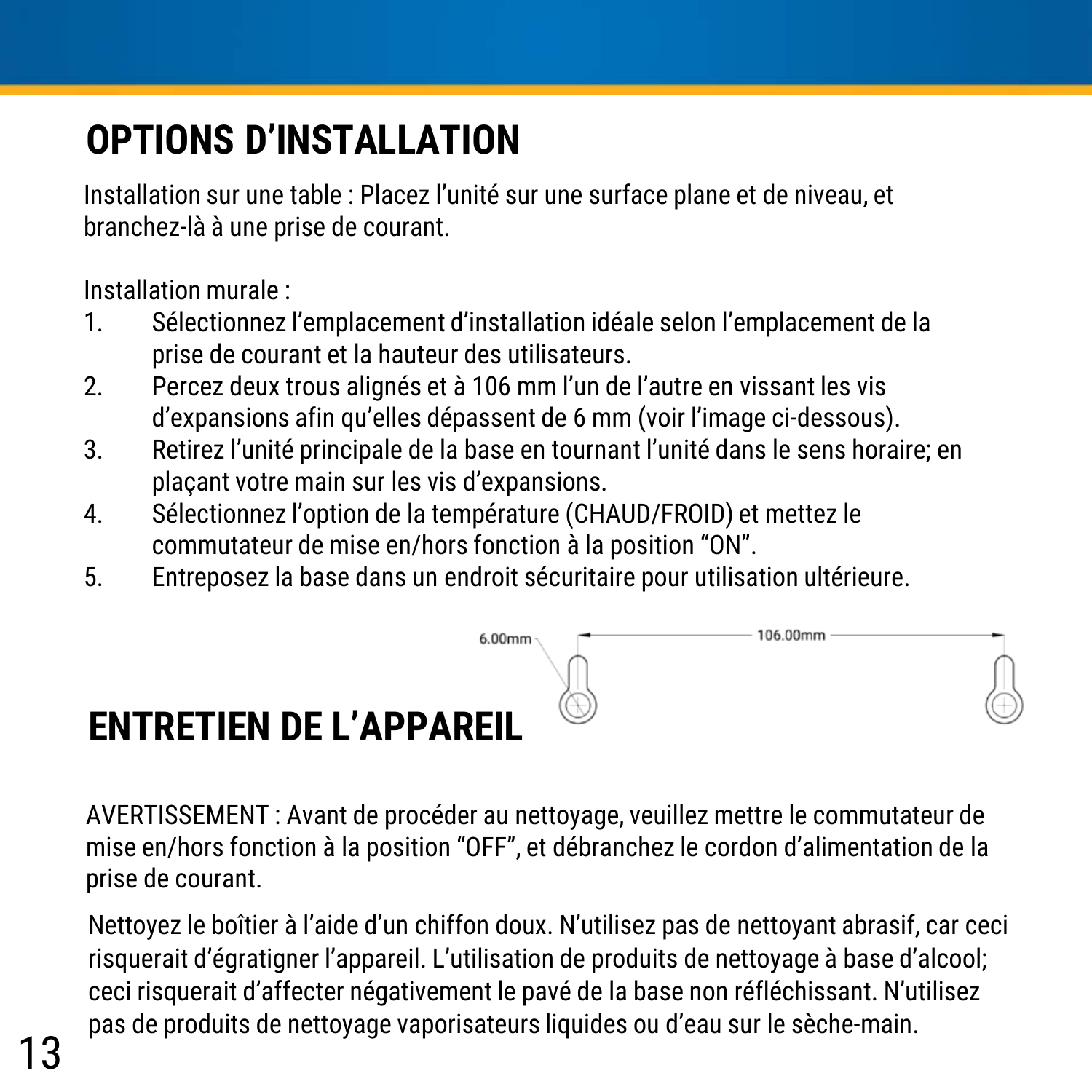

# **DÉPANNAGE**

| <b>Problème</b>                        | <b>Raison</b>                                                                                             | <b>Solution</b>                                                                                                                                                                                                                                                                            |
|----------------------------------------|-----------------------------------------------------------------------------------------------------------|--------------------------------------------------------------------------------------------------------------------------------------------------------------------------------------------------------------------------------------------------------------------------------------------|
| Le sèche-main ne<br>devient pas chaud. | • L'option de la température<br>est réglée à FROID "COOL"<br>• L'élément de chauffage est<br>défectueux.  | Réglez le commutateur la température à la position CHAUD<br>"WARM" (voir la page 3)<br>Contactez le département de soutien à la clientèle de<br>Royal Sovereign afin d'obtenir un élément de chauffage<br>de remplacement.                                                                 |
| Le sèche-main ne<br>démarre pas.       | • L'unité ne recoit pas<br>d'alimentation.<br>• Le capteur est défectueux.<br>• Le moteur est défectueux. | • Vérifiez que l'unité est bien branchée et le<br>commutateur de mise en/hors fonction est réglé à la<br>position "ON" (voir la page 3).<br>Contactez le département de soutien à la clientèle de<br>Royal Sovereign afin d'obtenir un capteur de rechange<br>et/ou un moteur de rechange. |
| Le sèche-main ne<br>s'arrête pas.      | $\bullet$ Le capteur est sale.<br>$\bullet$ II y a une réflexion<br>sous le capteur.                      | • Nettoyez le capteur à l'aide d'un chiffon doux (voir la page 5).<br>· Retirez ou bloquez la réflexion qui empêche le capteur de<br>s'activer.<br>• Vérifiez que le pavé de la base non réfléchissant n'est pas<br>endommagé.                                                             |

## **SPÉCIFICATIONS**

| <b>MODÈLE</b>              | <b>RTHD-790S</b>              |
|----------------------------|-------------------------------|
| Tension/fréquence          | 120V, 60HZ                    |
| <b>Certification IP</b>    | IP24                          |
| Vitesse du moteur/type     | Moteur à balais de 20,000 RPM |
| Commutateur d'alimentation | <b>EN/HORS FONCTION</b>       |
| Réglage de la chaleur      | CHAUD/FROID                   |
| Dimensions (L x P x H)     | 25 x 21 x 38 cm               |
| Poids                      | $2,0$ kg                      |